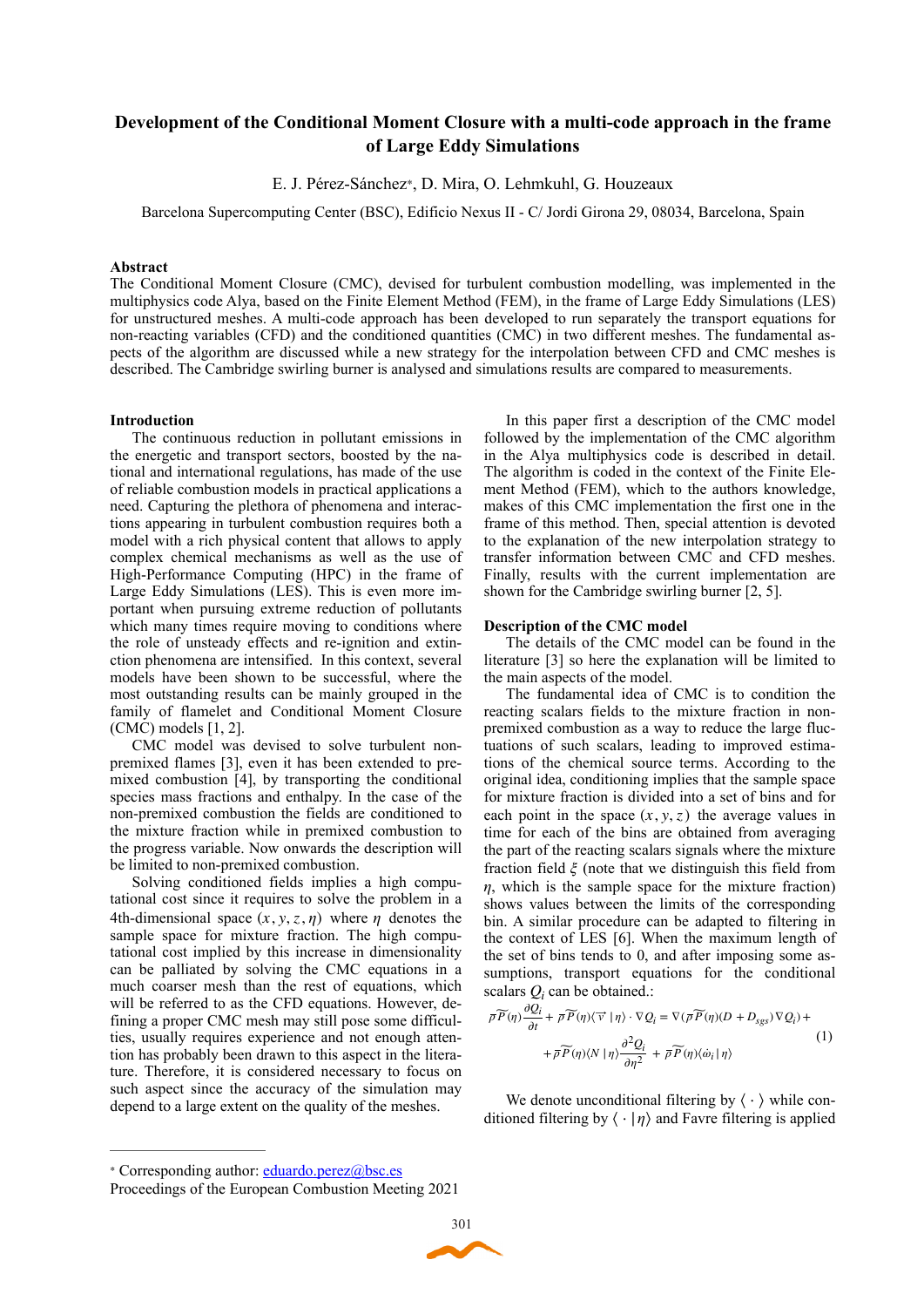except otherwise stated. In consequence, with this nomenclature  $Q_i = \langle Y_i | \eta \rangle$ . In eq. (1) the temporal and convective terms can be identified together with the diffusion one, where a gradient hypothesis has been used and the sub-grid mass diffusion is denoted by  $D_{sgs}$ to distinguish it from the laminar one  $D$ . The term with the second derivative in mixture fraction is a diffusion between mixtures in the CMC space and its intensity is characterized by the conditioned scalar dissipation rate . Finally, the chemical source terms closes the ⟨*N* |*η*⟩ equation. Note that multiplying the unconditional Reynolds averaged density  $\overline{\rho}$ , the filtered probability density function (FPDF)  $\widetilde{P}$  appears explicitly in the equation.

The unconditional averages  $\langle Y_i \rangle$  are obtained integrating the conditional values  $Q_i$  for each point  $(x, y, z)$ along the mixture fraction direction. Even there exist alternative methods, the most common is to presume the shape of the FPDF with a beta function, as done in the current work, which is parametrized in terms of the mixture fraction  $\langle \xi \rangle$  and its variance  $\langle \xi^2 \rangle$ :

$$
\langle Y_i \rangle = \int_0^1 Q_i \widetilde{P}(\eta; \langle \xi \rangle, \langle \xi^2 \rangle) d\eta \tag{2}
$$

$$
\widetilde{P}(\eta; \langle \xi \rangle, \langle \xi^{'2} \rangle) = \frac{1}{B(a, b)} \eta^{a-1} (1 - \eta^{b-1})
$$
 (3)

$$
a = \langle \xi \rangle \left( \frac{1}{S} - 1 \right); \quad b = (1 - \langle \xi \rangle) \left( \frac{1}{S} - 1 \right)
$$
 (4)

where  $S$  is the normalized mixture fraction variance *(ξ*<sup>'2</sup>)/( $\langle$ *ξ*)(1 −  $\langle$ *ξ*))) and *B* is the beta function. Mixture fraction and its variance are transported according to:

$$
\overline{\rho} \frac{\partial \langle \xi \rangle}{\partial t} + \overline{\rho} \langle \overrightarrow{v} \rangle \cdot \nabla \langle \xi \rangle = \nabla (\overline{\rho} (D + D_{sgs}) \nabla \langle \xi \rangle)
$$
 (5)

$$
\overline{\rho} \frac{\partial \langle \xi^2 \rangle}{\partial t} + \overline{\rho} \langle \overrightarrow{v} \rangle \cdot \nabla \langle \xi^2 \rangle =
$$
\n
$$
= \nabla (\overline{\rho} (D + D_t) \nabla \langle \xi^2 \rangle) + 2 \overline{\rho} D_{sgs} \nabla \langle \xi \rangle \cdot \nabla \langle \xi \rangle - \overline{\rho} N
$$
\n(6)

where the sub-grid part of the scalar dissipation rate *N* is computed as  $2\langle \xi^2 \rangle / \tau_t$ , where  $\tau_t$  is a turbulent time scale estimated from the strain tensor, the turbulent viscosity and the average length of the element.

#### **Implementation of the algorithm**

CMC has been implemented in Alya, a multiphysics code developed at BSC, based on the FEM which is targeted for massive parallel computation [7]. The implementation is based on a multi-code strategy which relies on MPI (Message Passing Interface) library and consists of two executions for Alya run in parallel [8, 9], one for the CFD where equations (5) and (6) together with continuity and Navier-Stokes are solved, and other for the CMC which integrates equation (1) for all species and computes unconditioned values according to equation (2). Both executions exchange information, namely,  $\bar{\rho}$  and laminar viscosity from CMC to CFD and  $\langle \xi \rangle$ ,  $\langle \xi^2 \rangle$ , *D<sub>sgs</sub>*,  $\langle \vec{v} \rangle$  and  $\langle N \rangle$  from CFD to CMC, at some point of the time step to provide the necessary information to integrate transport equations.

To avoid penalizations in the time step, equation (1) is split into 3 equations: ∂*Qi*

$$
\overline{\rho}\overline{P}(\eta)\frac{\partial Q_i}{\partial t} + \overline{\rho}\overline{P}(\eta)\langle \overline{\nu} | \eta \rangle \cdot \nabla Q_i =
$$
\n
$$
= \nabla(\overline{\rho}\overline{P}(\eta)(D + D_{sgs})\nabla Q_i)
$$
\n(7a)

$$
\frac{\partial Q_i}{\partial t} = \langle N | \eta \rangle \frac{\partial^2 Q_i}{\partial \eta^2}
$$
 (7b)

$$
\frac{\partial Q_i}{\partial t} = \langle \dot{\omega}_i | \eta \rangle \tag{7c}
$$

Notice that equation (7a) is an advection-convection-reaction (ADR) equation which only contains derivatives in the spatial directions and, hence, it can be solved for a constant mixture fraction  $\eta = \eta^*$ . This means that the 4th-dimensional space  $(x, y, z, \eta)$  can be discretized in different mixture fraction levels  $\eta_1, \eta_2$ ... where the mesh in physical space  $(x, y, z)$  is repeated at each one. In this way, at each time step equation (7a) is solved for each of the mixture fraction levels  $\eta_i$ , with no exchange of information between mixtures, and later equation (7b), which corresponds to the diffusion between mixture fractions, is solved at each physical node along the mixture fraction direction. As a final step chemistry is integrated through equation (7c) at each physical node and mixture fraction level. This splitting allows to do sub-steps for equations  $(7b)$  and  $(7c)$ , if required, and, hence, not being penalized by the most critical points.

For both equations (7a) and (7b) an explicit Runge-Kutta scheme is applied with order 3 in time and 2 in physical space and mixture fraction while CVODE algorithm from Cantera is used for equation (7c) [10]. Continuity and Navier-Stokes equations, these are solved applying a low-dissipation scheme for low Mach number reacting flows based on the fractional step algorithm with Runge-Kutta third-order temporal scheme [11].

Regarding conditional enthalpy  $Q_h = \langle h | \eta \rangle$ , in this work only adiabatic conditions have been considered, hence,  $Q_h$  is linearly related to mixture fraction  $\eta$  where values at  $\eta = 0$  and 1 are found from the given composition and temperature at the oxidizer and the oxidant, respectively. At any point in the domain and from the values of conditional species mass fractions and enthalpy, conditional temperature is obtained. To obtain the unconditional density with Reynolds filtering, equation (2) is applied to the conditional specific volume and then, the reciprocal is computed. Figure 1 shows graphically the steps followed to solve CMC together with the coupling between codes.

Very extended models have been used for the different terms in equation (1): for velocity is assumed that  $\langle \vec{v} | \eta \rangle = \langle \vec{v} \rangle$  while for  $\langle N | \eta \rangle$  the Amplitude Mapping Closure has been adopted. The sub-grid diffusivity is taken equal for all the mixtures while the laminar diffusivity is computed from the local conditions at each point  $(x, y, z, \eta)$  assuming unity Lewis number. Finally, the conditional chemical source terms are modelled through a first order closure.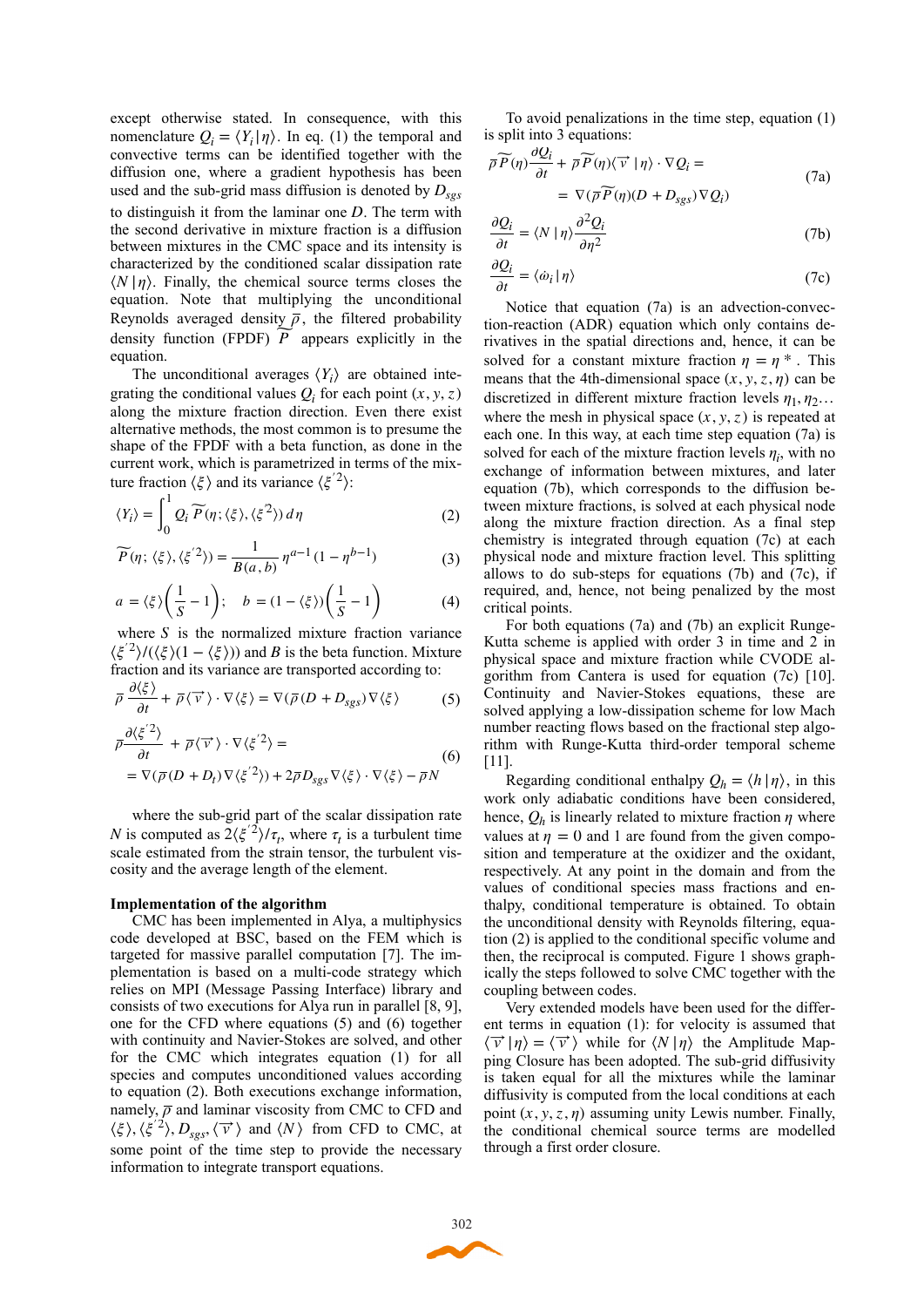

Figure 1: actions to solve one time step. Stripped regions represent idle times.

#### **Mesh interpolation strategy**

CMC is a model that involves a high computational cost since the transport equations (7a) have to be solved for the physical mesh as many times as mixture fractions  $\eta_i$  are chosen. Therefore, there is a need of using a coarser mesh for CMC compared to CFD and one of the most abstruse aspects of the model is how to come up with such a mesh. Such coarsening is not only based on reasons of economy but on physical grounds too since conditional fields are expected to show much softer variations than unconditional variables. This statement is in turn a consequence of the smaller fluctuations of the conditional fields claimed in previous section and gives validity to the use of simple closures for the chemical source term, like the first order closure. Many times generating the CMC mesh is done by building it in such a way that each cell contains certain number of complete elements of the CFD mesh or, alternatively, by constructing the CMC mesh and then refining each cell to obtain the CFD mesh, what clearly imposes some limitations. In this paper we present a new strategy, developed in the frame of FEM, which allows total independency between the meshes, that is, nodes do not necessarily coincide and elements of one mesh can be partially contained inside elements of the other mesh.

In general, the transfer of information from CFD to CMC (the transferred fields are those indicated previously) is done through volumetric averages of the conditional fields weighed with the FPDF. In this work, we have considered two types of averages, the first one, is similar to the one explained and we will refer to it as 'Method 1' while the second, which is a simplified method, is computed directly with the unconditional fields and we will call it 'Method 2'. Method 1 and 2 respond to formulae (8) and (9), respectively:

$$
\langle \phi | \eta \rangle^* = \frac{\int_{R_i} \langle \phi | \eta \rangle \widetilde{P}(\eta; \langle \xi \rangle, \langle \xi^{\prime 2} \rangle) dV}{\int_{R_i} \widetilde{P}(\eta; \langle \xi \rangle, \langle \xi^{\prime 2} \rangle) dV}
$$
(8)

$$
\langle \phi \rangle^* = \frac{\int_{R_i} \langle \phi \rangle \, dV}{\int_{R_i} \, dV} \tag{9}
$$

Formulae (8) and (9) provide either the conditional or the unconditional value for the transferred fields from CFD to CMC at each of the nodes of the CMC mesh (asterisk is used to denote that the averages are computed in a different mesh to the one used to evaluate the integrands). In the case of  $\langle \xi \rangle$  and  $\langle \xi^2 \rangle$  formula (9) has necessarily to be used. The conditional values when using method 2 are obtained applying the models described in previous section to the volumetric averages obtained through formula (9).

Note that, different to what is typically done in the Finite Volume Method (FVM), the integral does not extend to the cell but to a region  $R_i$  defined around node . In this work, such region is composed of the set of *i* elements to which node *i* belongs to.

Integrals are computed in a similar way as it is typically done in the FEM, that is, through a Gaussian quadrature. However, in order to obtain more representative values, and as many CFD elements may fall inside a CMC element, high order quadrature rules are used for the interpolation between meshes. This implies that two quadrature rules are used in the CMC mesh, one to solve equation (1) and other one, with higher order, for the interpolation from CFD mesh to the CMC one. This procedure allows to use independent meshes for CFD and CMC in the sense that no coincident nodes are required. The geometrical interpretation of the method is schematically represented in figure 2.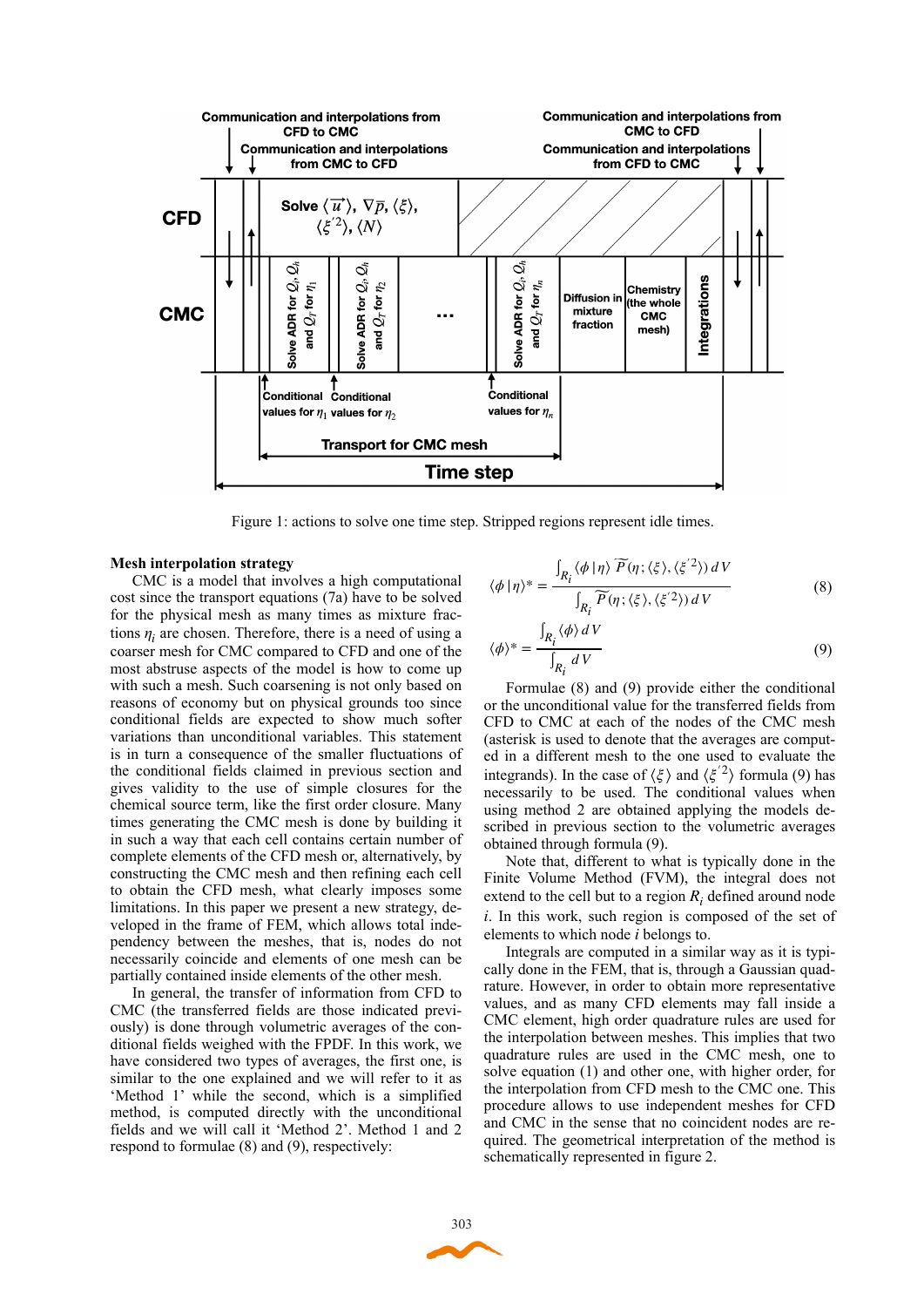

Figure 2: geometrical representation of the interpolation strategy. Elements from CFD mesh are represented in black. Elements from CMC mesh are represented with dashed green lines while the elements of  $R_i$  with solid green lines. The Gauss points for the interpolation in the region  $R_i$  are marked with red points.

For the transfer of fields from the CMC to the CFD mesh a direct interpolation is used since it is assumed that the discretization in CFD is higher than in CMC.

In the case of having nodes from the CFD mesh outside the CMC one, values are extrapolated taking the value from the nearest CMC node.

### **Preliminary test**

 $\overline{1}$ 

 $0.8$ 

 $0.2$ 

 $0\frac{1}{0}$ 

 $0.005$ 

 $\Xi$  $06$ 

frac.

nixt.  $04$ 

Before analyzing the Cambridge burner, a preliminary test is carried out to study the capabilities of the proposed interpolation strategy. Such test does not correspond to any physical configuration and it is only developed to show the potential of the interpolation.

The CMC model together with the CFD is solved in a one-dimensional problem with an initial mixture frac-

 $t=0$ 

 $\overline{001}$ 

x [m]

no interpolations method 1<br>method 2

 $0.015$ 

tion and temperature as shown in figure 3. The initial velocity ranges between 0.5 and 1 m/s along the domain and burnt gases are found in the whole domain, which extends 2 cm long. The mechanism used in these simulations is a 19 species and 93 reactions methane scheme generated at BSC [12] through chemistry reduction from GRI3.0 methane mechanism [13]. Three cases have been computed: the reference case where both CFD and CMC meshes are coincident with a total of 500 nodes and two other cases, where the interpolation strategy is applied, with 125 nodes for the CMC mesh. In all the cases the CFD mesh is the same. 59 mixture fraction levels have been used with a refinement around the stoichiometric mixture fraction. Both methods explained previously have been explored in this preliminary test ('Method 1' and 'Method 2' in figure 3).

Results show that an excellent agreement is obtained between the case with coincident meshes and the cases with the interpolation strategy. This has been observed for the species too. Moreover, the influence of the method of interpolation (equations (8) and (9)) does not have any effect on results. Finally, note that the ratio between the number of elements in both cases is 4, implying that in a similar 3D case the ratio would be in the order of  $4^3 = 64$ , that is, in one CMC element around 65 CFD elements would be found. Hence, the method allows to obtain substantial reductions of the number cells with negligible impact on results. However, in general, the ratio of reduction depends on how fine the CFD mesh, is making difficult providing any number that quantifies the possible reduction even it is expected that noticeable reductions can be achieved.

### **The Cambridge burner**

The experiment simulated in the current work is the Cambridge swirling burner in which a non-premixed flame of methane and air introduced at ambient temperature is burned at atmospheric pressure [5]. Air flows through a six 60º guided vanes diffusor and enters into the combustion chamber after surrounding a bluff-body



Figure 3: mixture fraction and unconditioned temperature for the validation test. 'No interpolations' is for the case where CFD and CMC meshes are coincident while 'Method 1' and 'Method 2' are both methods explained for the case with interpolations between meshes (equations 8 and 9, respectively).

 $0.02$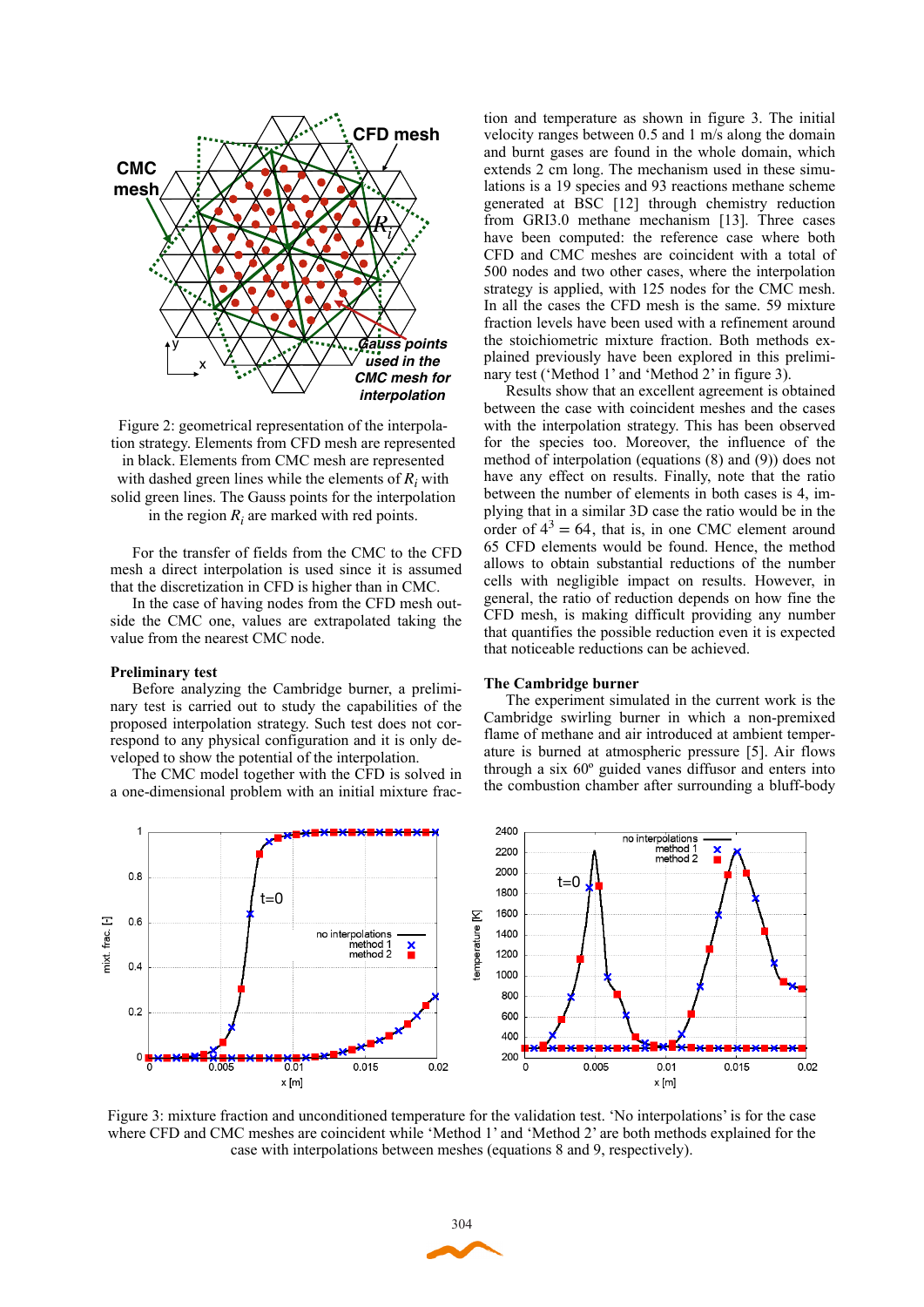with a tangential component in the order of 20 m/s which leads to a swirl number of 1.23. The combustion chamber is a parallelepiped with dimensions  $0.15 \times 0.095 \times 0.095$  m<sup>3</sup> and fuel is injected through a pipe with an inner diameter of 4 mm and bulk velocity of 29.2 m/s. More details can be found in [2].

Simulations have been carried out for the case of coincident CMC and CFD meshes as well as with different meshes applying the interpolation strategy with both methods. In the case where CFD and CMC meshes are coincident, the mesh is composed of 1.15M nodes and 4M elements with a refinement at the reacting and mixing zones at the entries of the combustion chamber. Cases with interpolations use the same previous CFD mesh but a CMC mesh with 173000 nodes and 1M elements. While in the CFD mesh elements are composed of tetrahedra and prisms in the CMC mesh, in which the mesh in the swirler is coarsened since the flow is inert, only tetrahedral elements have been used. While 4 Gauss points were placed at each CMC element to integrate transport equations in CMC, 15 Gauss points per CMC element were used to compute integrals (8) and (9).

The chemical mechanism used for the preliminary test (19 species, 93 reactions) has been used for these simulations too. As the reference case is very heavy to compute, only 25 mixture fractions, with a higher discretization around the stoichiometric mixture fraction, have been considered. Even in the cases with a reduced CMC mesh it was possible to increase the accuracy of the calculations by refining the mixture fraction mesh, to make a fair comparison with the reference case previous discretization was retained. Moreover, to avoid any possible reflections a buffer layer with a very high viscosity is placed downstream the combustion chamber. For the numerical details see section 'Implementation of the algorithm'.

As a first validation, the mean axial and tangential velocity profiles from simulations are represented and compared to the measurements [5] at different radial cuts in figure 4. For simulations only the averaged velocities for cases with coincident meshes and interpolations with method 1 are represented since very similar results are obtained with method 2. It is observed a very good agreement between the experiments and the simulations what provides a first validation of the CMC model, even some discrepancies are observed in the far field probably caused by considering a too short temporal window for averaging. Moreover, from figure 4 it arises that the use of a coarser mesh in conjunction with the interpolation strategy has not deteriorated the velocity fields.

Figure 5 shows the instantaneous fields for the unconditional scalar dissipation rate, temperature and OH mass fraction. High temperature can be found around stoichiometry accompanied of substantial production of OH, a tracer of high temperature regions. It is interesting to observe how the OH disappears in certain zones (marked with a rectangle in figure 5) as well as temperature falls while an increase in scalar dissipation rate is detected in the same region. In addition, the depletion of OH and reduction of temperature is compensated by an increase in formaldehyde (not shown). This behaviour is attributed to extinction phenomena in agreement with similar conclusions reported in the literature [2, 5].

The results shown so far demonstrate that the current implementation for the CMC model in Alya is correct and the interpolation strategy between meshes, which provides more flexibility compared to the corresponding classical strategies, is appropriate. Hence, these positive conclusions encourage to continue the investigation and apply CMC model to other configurations.

#### **Conclusions**

 In this work an implementation of the CMC model has been explained in the frame of the FEM targeted for LES simulations. Details regarding the splitting of the different terms have been given in order to not penalize the time step. Special attention has been devoted to the



Figure 4: mean axial (top) and tangential (bottom) velocities for the experiment and simulations with coincident CFD and CMC and interpolation strategy with method 1. Radial cuts for distances to the fuel injector of 10 (first column), 15 (second column), 55 (third column) and 110 (fourth column) mm.